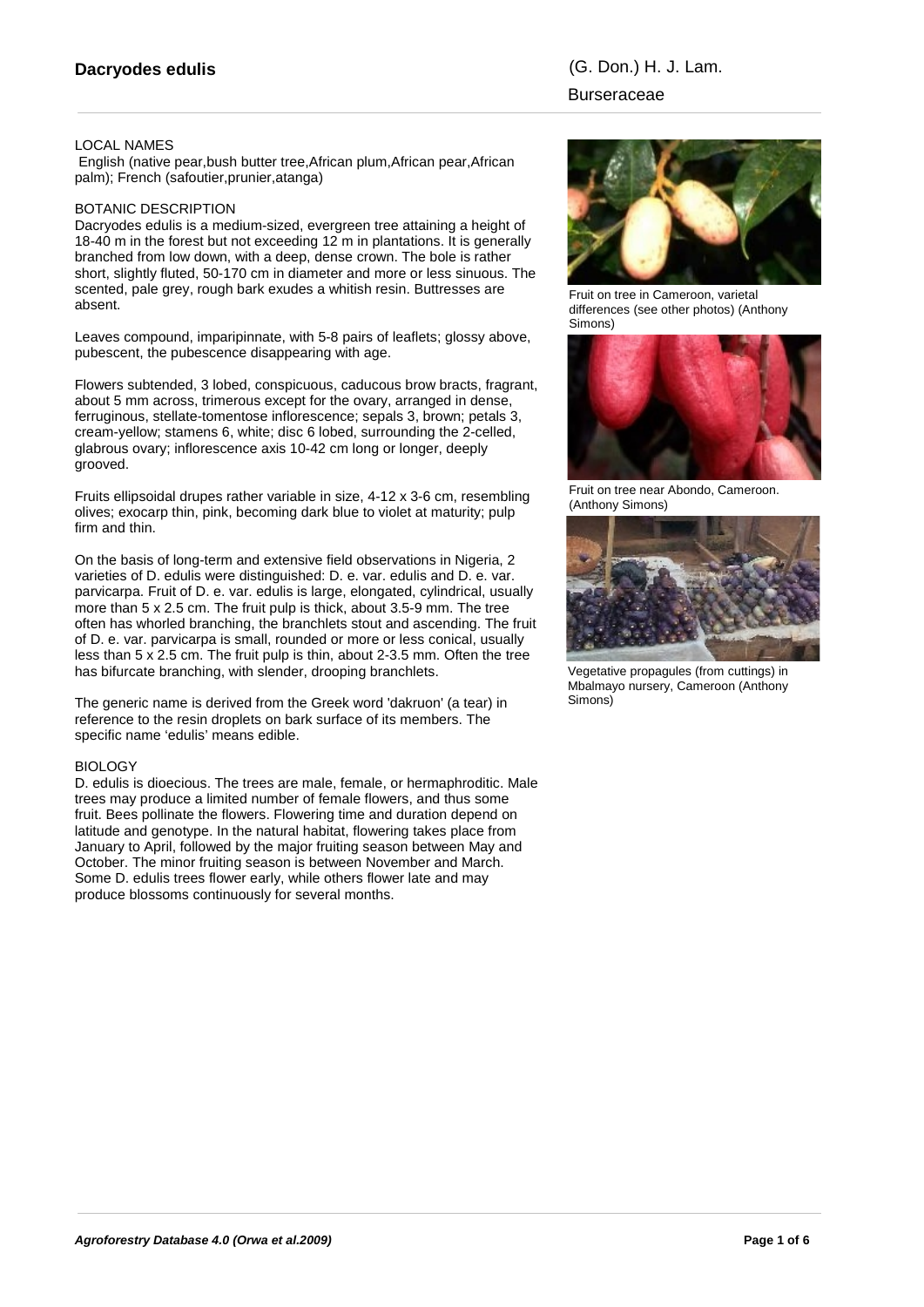# Burseraceae

#### ECOLOGY

D. edulis is a shade-loving species of non-flooded forests in the humid tropical zone. Where there is a well-marked season, it is found only in gallery forest and on swampy ground. D. edulis can be cultivated widely, since it adapts well to differences in day length, temperature, rainfall, soils and altitude. It is planted in southern Nigeria, Cameroon and Democratic Republic of Congo for its nutritious fruit, which has a high oil content.

BIOPHYSICAL LIMITS Altitude: 1 000 m Mean annual rainfall: 1400-4000 mm Mean anual temperature: 23-25° C Soil type: Grows in a wide range of soils but prefer deep ferralitic or volcanic soils.

# DOCUMENTED SPECIES DISTRIBUTION

- Angola, Benin, Cameroon, Central African Republic, Congo, Cote d'Ivoire, Democratic Republic of Native: Congo, Equatorial Guinea, Gabon, Ghana, Liberia, Nigeria, Sierra Leone, Togo, Uganda
- Exotic: Malaysia



The map above shows countries where the species has been planted. It does neither suggest that the species can be planted in every ecological zone within that country, nor that the species can not be planted in other countries than those depicted. Since some tree species are invasive, you need to follow biosafety procedures that apply to your planting site.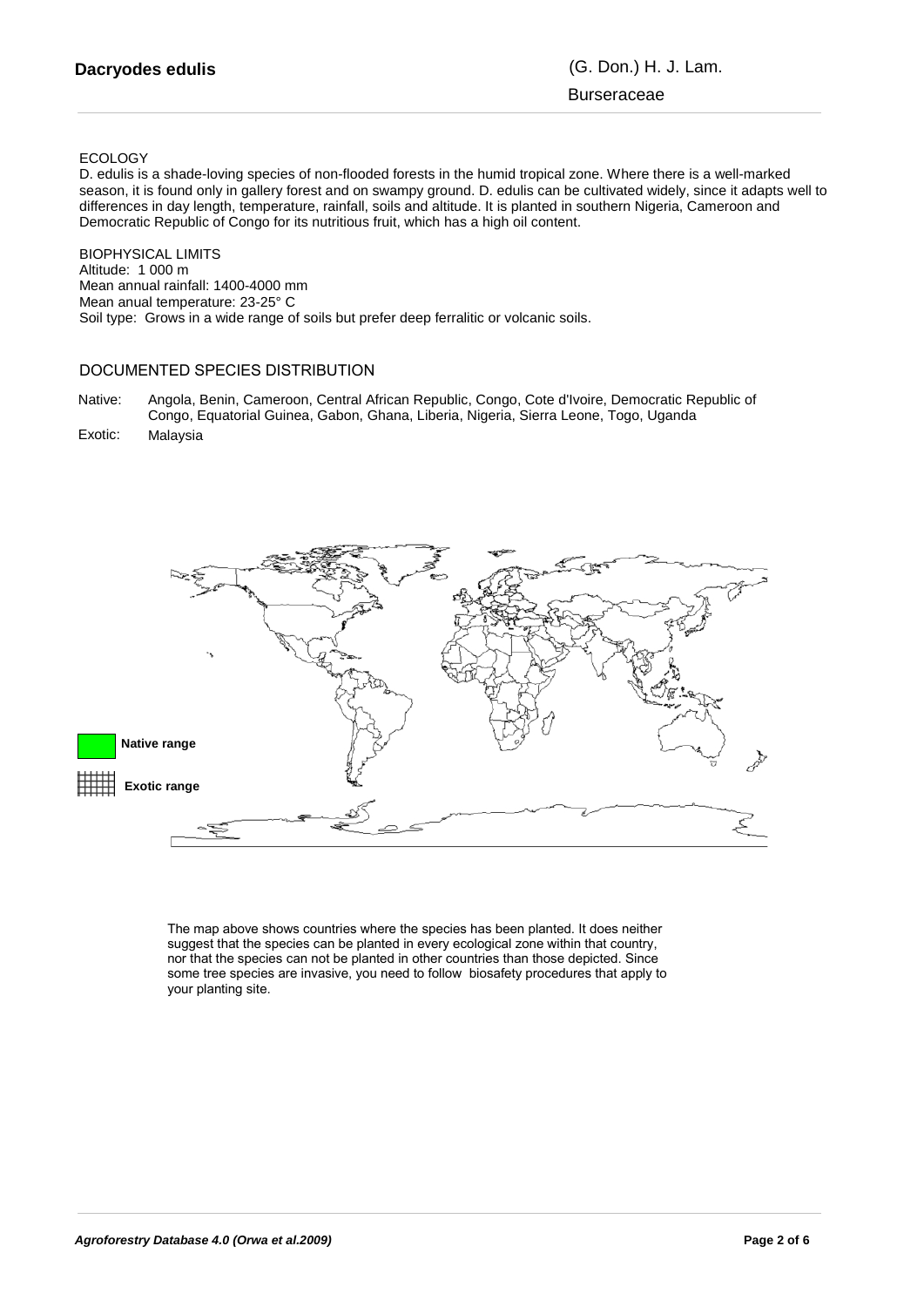# Burseraceae

#### **PRODUCTS**

Food: The principle value of the tree lies in its fruit. The leathery, shelled stone is surrounded by a pulpy, butryaceous pericarp about 5 mm thick, which is the portion eaten either raw or cooked in form of a sort of butter. It has a mild smell of turpentine and is oily. The fruits are boiled in saltwater, fried or roasted over charcoal. The fruit pulp yields about 48% edible oil, is rich in vitamins and contains a range of amino acids.

Fodder: The kernel, which contains about 3.3% protein, is commonly fed to domestic livestock such as sheep and goats.

Apiculture: The native pear has attractive flowers because of the existence of nectar. During anthesis phases, the ovary produces a sweet substance which attracts bees and other insects. The species can be thus used as a melliferous tree.

Timber: The wood is elastic, greyish-white to pinkish. The sapwood and heartwood are difficult to distinguish. The wood has general use for tool handles, particularly axe shafts, and occasionally for mortars, and is suitable for carpentry.

Gum or resin: The bark is aromatic; on injury, it yields a resin that is used as pitch on calabashes and for mending earthenware. It can be burnt as a primitive lamp oil or bush candle.

Tannin or dyestuff: The leaves of D. edulis contain a dye.

Lipids: The wood contains an oil that on petrol-ether extraction has been found to be composed of fatty acids and their esters. The fresh pulp is rich in lipids (35-65%) with a considerable amount of palmitic and linoleic acid. The tree can produce 7-8 t/ha of oil.

Essential oil: Under steam distillation, the resin has been reported to yield a peppery essential oil rich in sabinene, betaphellandrene and limonene.

Medicine: A perennial cure for a variety of ailments, ranging from ear infection to fevers and oral problems. In Nigeria the resin is used for treating parasitic skin diseases and jiggers. Pulped bark is used to cicatrize wounds. In the Democratic Republic of Congo, a bark decoction is used for gargle and mouthwash and for tonsillitis. It is taken in a powdered form with maleguetta pepper as an anti-dysenteric and for anaemia and for spitting blood and as an emmenagogue. With palm oil, it is applied topically to relieve general pains and stiffness and to treat cutaneous conditions. A decoction of the root bark is taken for leprosy. In the Democratic Republic of Congo, the leaves are eaten raw with kola nut as an anti-emetic. Leaf sap is instilled into the ear for ear problems, and a leaf decoction is prepared as a vapour bath for feverish stiffness with headache.

#### **SERVICES**

Shade or shelter: In Nigeria the tree is planted for shade.

Ornamental: Because of its rythmical growth process and the colour of young leaves, the plum tree can be used as an ornamental during the first ages. It is therefore often found as a garden tree in and around villages.

Soil improver: Leaves and the remains of the fruits can provide considerable quantities of biomass to improve soil fertility. Research carried out in the forest humid lowland of south Cameroon, showed that the peasant farmers use the tree as a good indicator of soils fertility.

Intercropping: The plant canopy can allow its integration into the traditional farming systems involving food crops, mainly shade tolerant species such as Xanthosoma saggittifolium, Colocosia esculenta etc. The double revolution of the African plum tree in the forest zone of Cameroon which doesn't necessarily go together with the flowering of the food crops, leads to a progressive harvesting during the year. The tree is usually grown to provide shade, mainly for perennial crops such as cocoa and coffee, in Nigeria.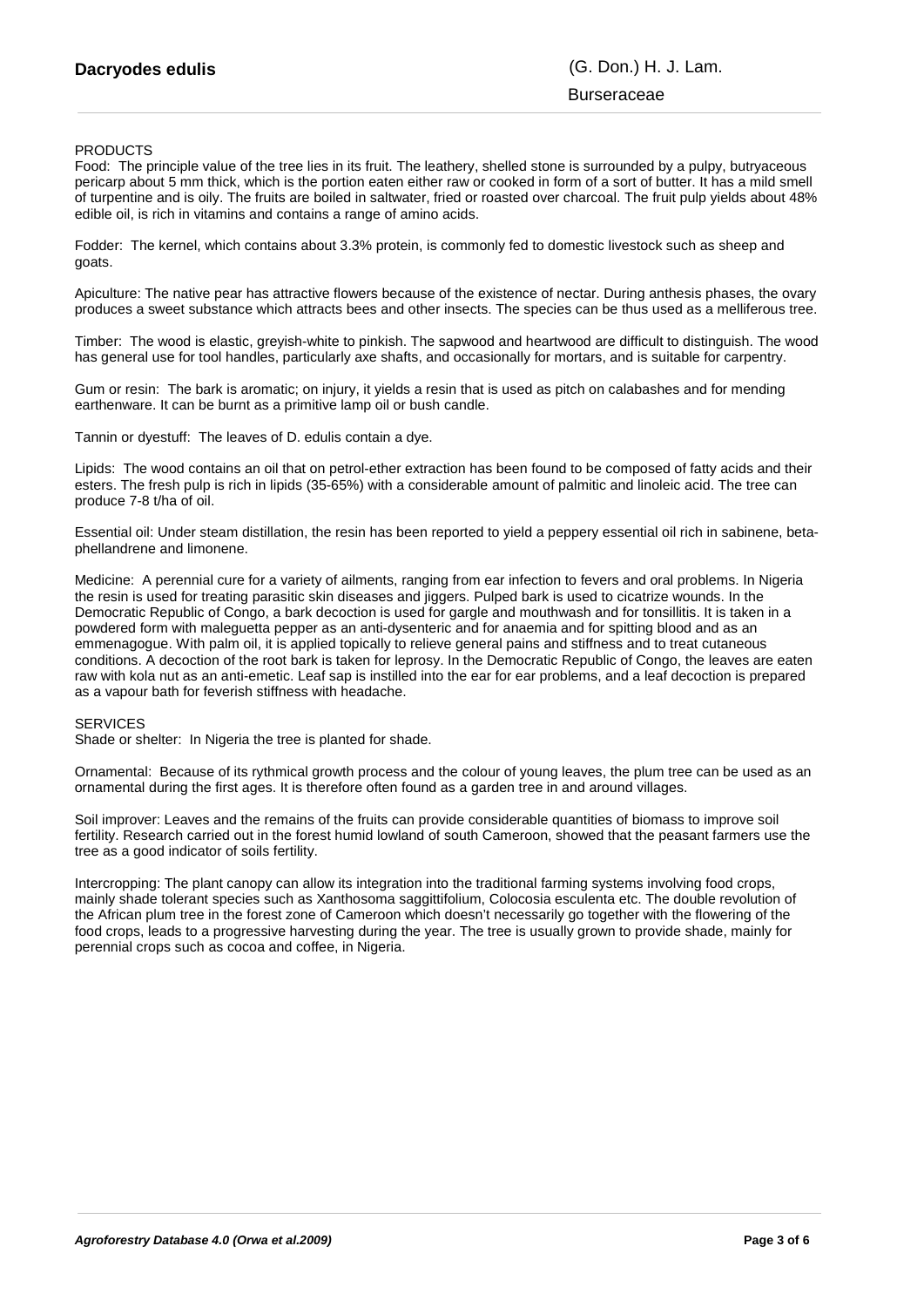#### TREE MANAGEMENT

The recommended spacing for planting D. edulis in orchards is 10 x 10 m. Care for the trees is minimal, often limited to slashing the weeds around each tree. Except when planting, fertilizing or manuring is not used; pruning and crop protection are not practised.

#### GERMPLASM MANAGEMENT

Germplasm collections have not been initiated for D. edulis, nor have any strategies been drawn up for genebanks or in situ reserves for the species. The seeds are recalcitrant, so ex situ collections will entail establishing orchard seed banks.

Storage behaviour is uncertain; whole seed moisture content is 42%; 25% germination following 14 days open storage at 15 deg. C, while no seeds germinate when stored at 25 deg. C or 5 deg. C.

#### PESTS AND DISEASES

Diseases: Polyphagous fungi with the symptoms range from dieback of branches and leaf and fruit drop, to necrotic spots and galls on leaves and fruit have been recorded on the butter fruit tree, in Gabon. Fruit are usually attacked by four post-harvest rots; Botryodiplodia theobromae and Rhizopus stolonifer are most important, accounting for 80% of the affected fruit; Aspergillus niger and an Erwinia bacterium being the other causal organisms.

Pest: A dipterous insect that mines the young leaves leads to continuous growth of the shoot because the leaflets drop before they mature. In Congo, a caterpillar of Sylepta baltoata, a pyralid moth is the most important pest, leading to a burnt appearance of the leaves. In Cameroon, the larvae of a Carpophilus sp., a nitidulid beetle, eat the seed and when the adult bores its way out of the fruit secondary infections often lead to decay. Much fruit is spoilt on the tree by birds.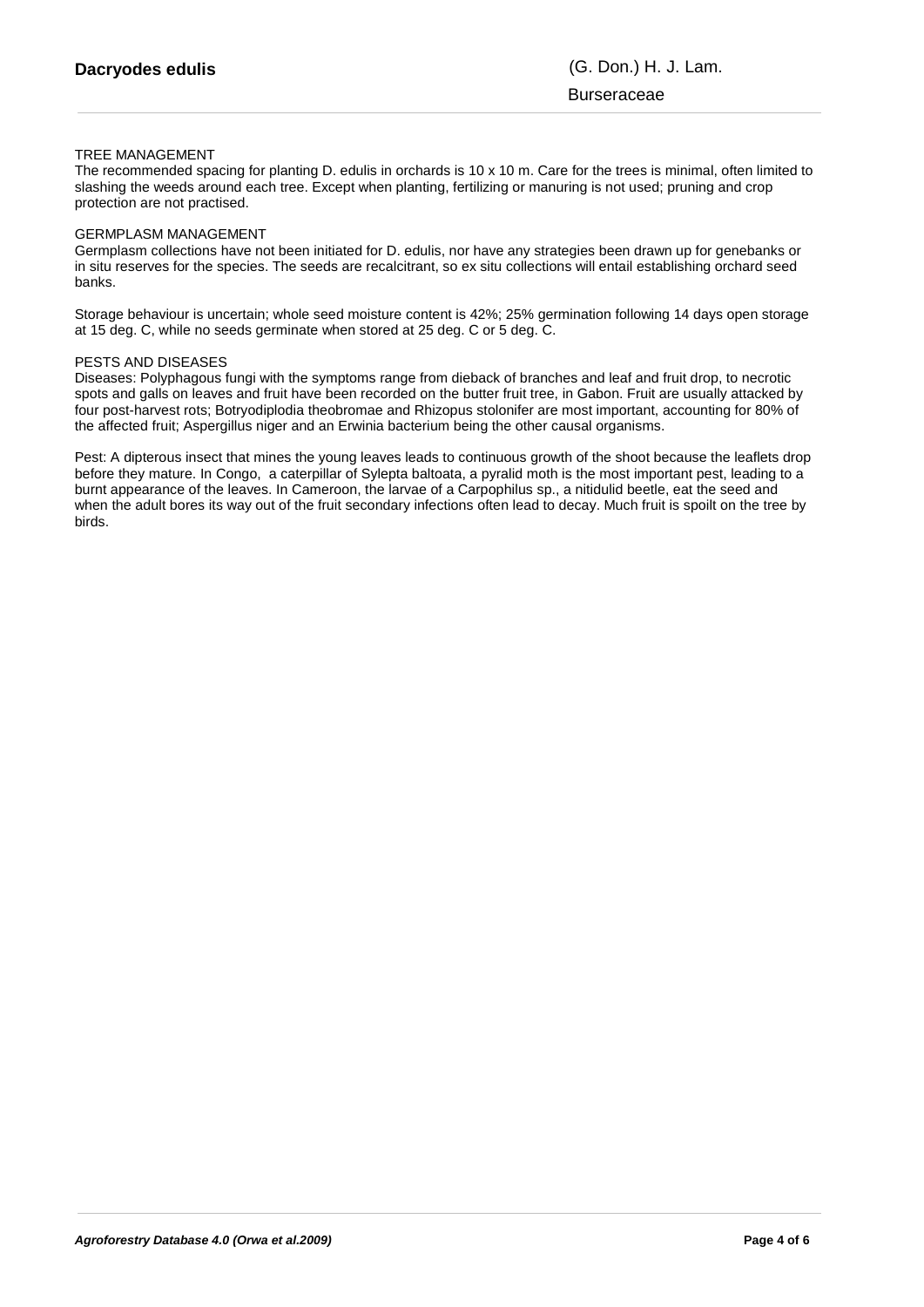# **Burseraceae**

### FURTHER READNG

Aiyelaagbe IOO, Adeola AO, Popoola L & Obisesan KO. 1998. Agroforestry potential of Dacryodes edulis in the oil palmcassava belt of southeastern Nigeria. Agroforestry Systems. 40: 263-274.

Anand KK, et al. 1994. Hepatoprotective studies of a fraction from the fruits of Terminalia belerica Roxb. on experimental liver injury in rodents. Phytotherapy Research. 8: 287-292.

Anegbeh PO, Ladipo DO, Tchoundjeu Z. 2005. Using marcotting technique for fruit development in the African pear Dacryodes Edulis: Scientia Africana. 4(1&2):102-108.

Anegbeh PO, Tchoundjeu Z, Iruka CG, Nkirika CN. 2005. Vegetative propagation of indigenous fruit trees: influence of defoliation on survival of rooted marcots air-layered plants of Irvingia gabonensis and Dacryodes edulis in Onne, Niger Delta Region of Nigeria: International Journal of Agricultural and Rural Development. 6:119-125.

Anegbeh PO, Ukafor V, Usoro C, Tchoundjeu Z, Leakey RRB, Schreckenberg K. 2005. Domestication of Dacryodes edulis: 1. phenotypic variation of fruit traits from 100 trees in southeast Nigeria: New Forest. 29(2):149-160.

Awono A, Ndoye O, Schreckenberg K, Tabuna H, Isseri F and Temple L. 2002. Production and marketing of Safou (Dacryodes edulis) in Cameroon and internationally: market development issues. Forests, Trees and Livelihoods 12(1/2): 125-147.

Ayuk ET, Duguma B, Franzel S, Kengué J, Mollet M, Tiki-Manga T & Zekeng P. 1999. Uses, management, and economic potential of Dacryodes edulis (Burseraceae) in the humid lowlands of Cameroon. Economic Botany. 53(3): 292-301.

Burkill HM. 1994. Useful plants of West Tropical Africa. Vol. 2. Families E-I. Royal Botanical Gardens, Kew.

CABI. 2000. Global Forestry Compendium. CD-ROM. CABI

Department for International Development DFID, London UK . Forestry Research Programme. 2003. African plum: Dacryodes edulis. London, UK: DFID. 30p.

FAO. 1982. Fruit-bearing forest trees: technical notes. FAO-Forestry-Paper. No. 34. 177 pp.

Hong TD, Linington S, Ellis RH. 1996. Seed storage behaviour: a compendium. Handbooks for Genebanks: No. 4. IPGRI.

Kapseu C, Mapongmetsem PM, Silou T and Roques M. 1999. Physico-chemistry of Cameroonian safou tree fruits Dacryodes edulis. Tropicultura. 16-17(1): 98-99.

Kengni E, Tchoundjeu Z, Mbofung CMF, Tchouanguep MF, Asaah KE. 2004. Value-added processing of tree products in agroforestry systems: description and consumer preferences of African plum Dacryodes edulis fruit pulp spread: Rebuilding Africa s capacity for agricultural development: the role of tertiary education. p.146-154.

Kengni E, Tchoundjeu Z, Tchouanguep F.M, Mbofung CMF. 2000. Sensory evaluation of Dacryodes edulis fruit types: Forests Trees and livelihoods. 11(1):57-66.

Kengué J & Nya Ngatchou J. (Editors). 1994. Le safoutier, the African pear. Actes du Séminaire sur la valorisation du safoutier, 4-6 Octobre 1994. Douala, Cameroon. 188 pp.

Kengué J and Nya Ngatchou J. 1990. Problem of preserving the germination power of the seeds of African pear (Dacryodes edulis). Fruits. 45(4): 409-412.

Kengué J. 1990. Le safoutier (Dacryodes edulis (G.Don) H.J.Lam). Thèse doctorat 3e cycle, Université du Cameroun, Yaoundé, Cameroon. 154 pp.

Kengué J. 1995. Le safoutier (Dacryodes edulis (G.Don) H.J. Lam). Le Flamboyant. 33: 4-7.

Kengué J. 1996. Étude et contrôle du rythme de croissance chez le safoutier. Fruits. 51: 121-127.

Leakey RRB and Ladipo DO. 1996. Trading on genetic variation - fruits of Dacryodes edulis. Agroforestry Today. 8(2): 16-17.

Leakey RRB, Atangana AR, Kengni E, Waruhiu AN, Usoro C, Anegbeh PO, Tchoundjeu Z. 2002. Domestication of Dacryodes edulis in west and central Africa: Characterisation of genetic variation: Forests, Trees and Livelihoods. 12:57- 71.

Leakey RRB, Tchoundjeu Z, Smith RI, Munro RC, Fondoun J, Kengue J, Anegbeh PO, Atangana AR, Waruhiu AN, Asaah E, Usoro C, Ukafor V. 2004. Evidence that subsistence farmers have domesticated indigenous fruits Dacryodes edulis and Irvingia gabonensis in Cameroon and Nigeria: Agroforestry Systems. 60(2):101-111.

Leakey RRB, Tchoundjeu Z. 2001. Diversification of tree crops: domestication of companion crops for poverty reduction and environmental services: Experimental Agriculture. 37(3):279-296.